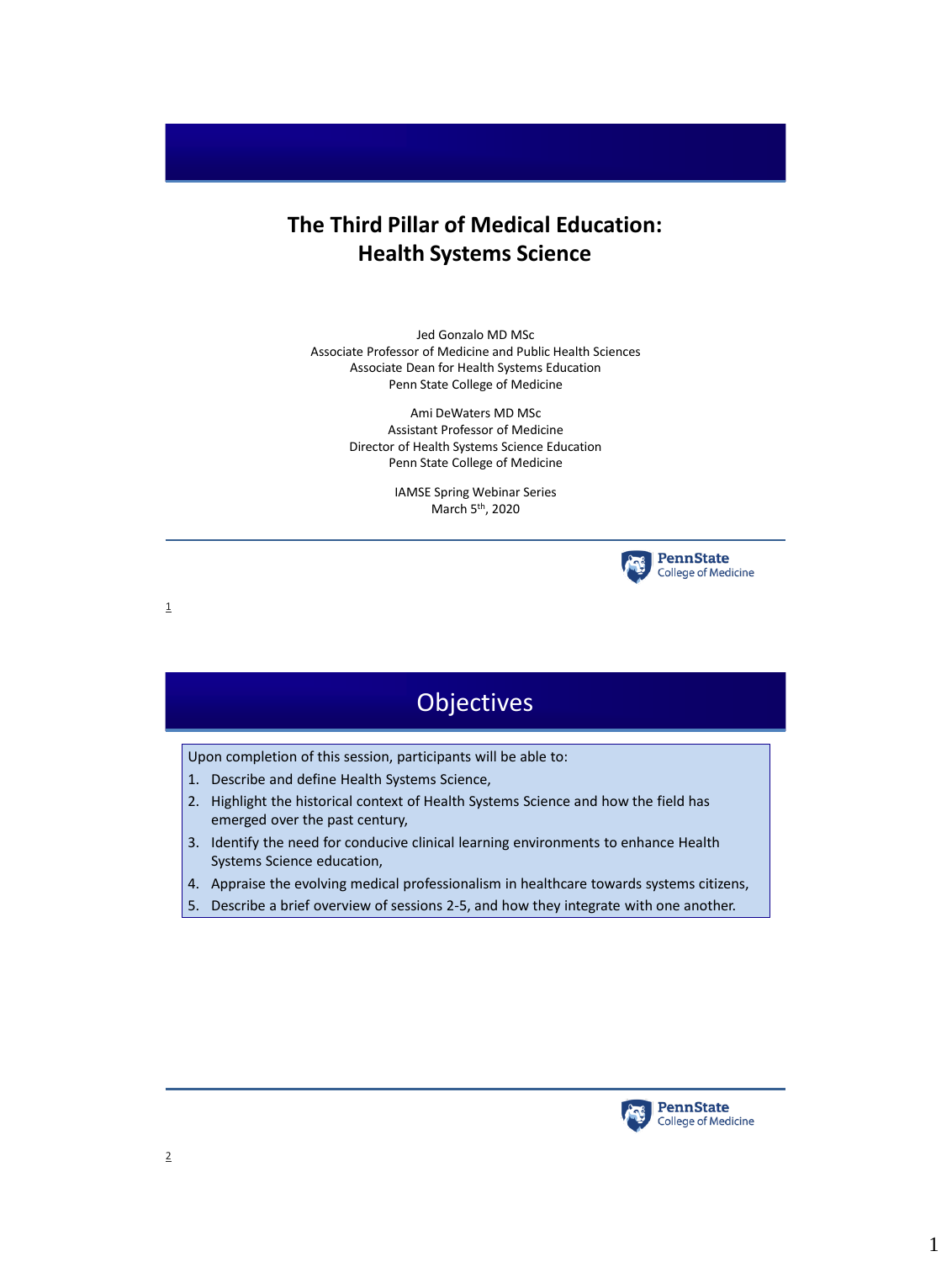# The Third Pillar of Medical Education



Crosson et al. Gaps in Residency Training Should Be Addressed to Prepare Doctors for 21<sup>st</sup>-Century Delivery System. Health Affairs 2011<br>Gonzalo, et al. deutschipp for the 21st-Century Healthcare System: Framework of Basic



### The HSS Framework



Skochelak, Hawkins, Lawson, Borkan, Starr, Gonzalo. Chapter 1. Health Systems Science. Elsevier. December 2016 Gonzalo, et al. Identifying and Defining Curricular Content Domains for Health Systems Science. Acad Med 2016

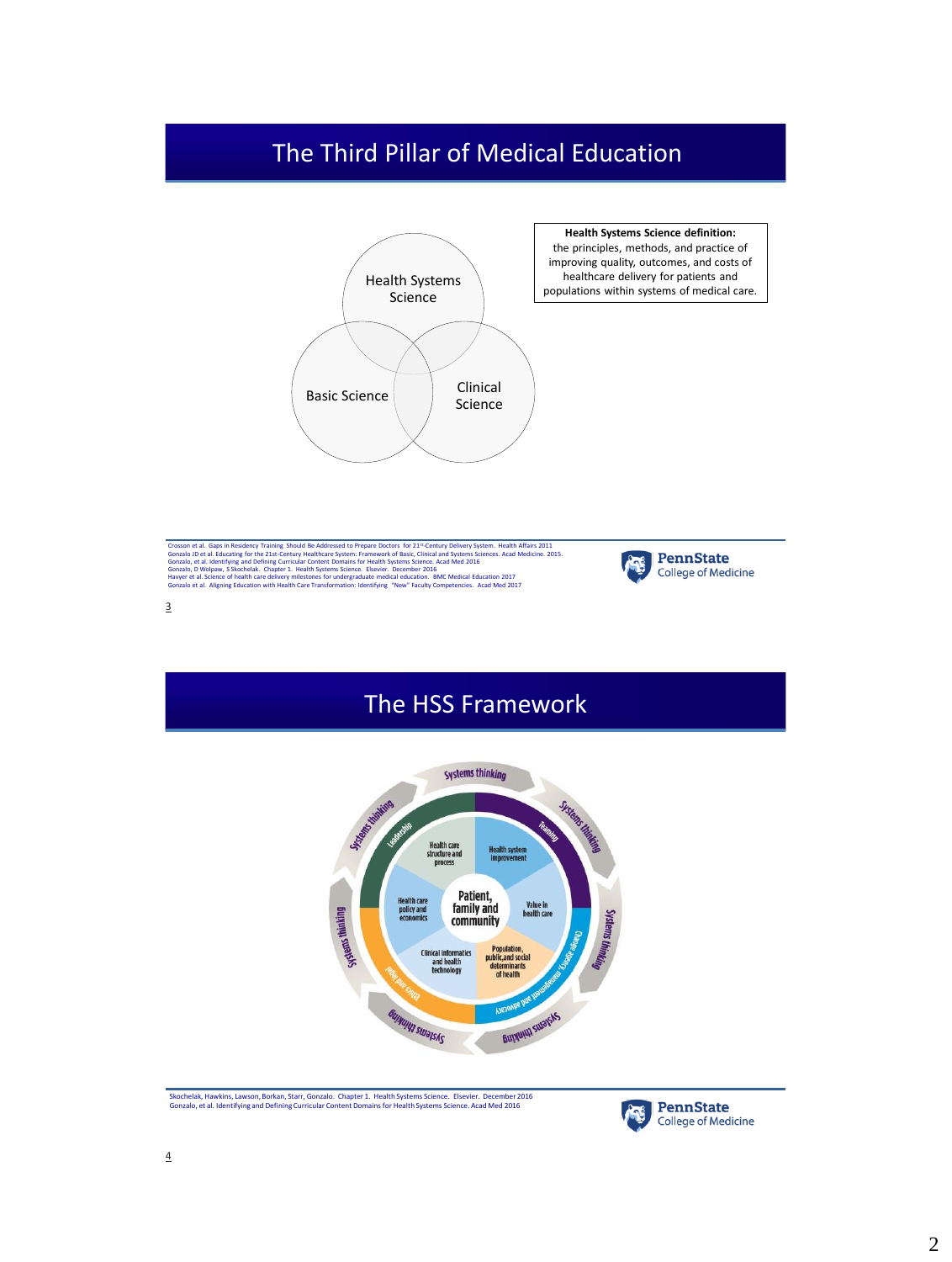

5

### The Comprehensive HSS Framework





Gonzalo, Chang, Dekhtyar, Starr, Holmboe, D Wolpaw. Health Systems Science in Medical Education: Unifying the Components to Catalyze Transformation. Academic Medicine, 2020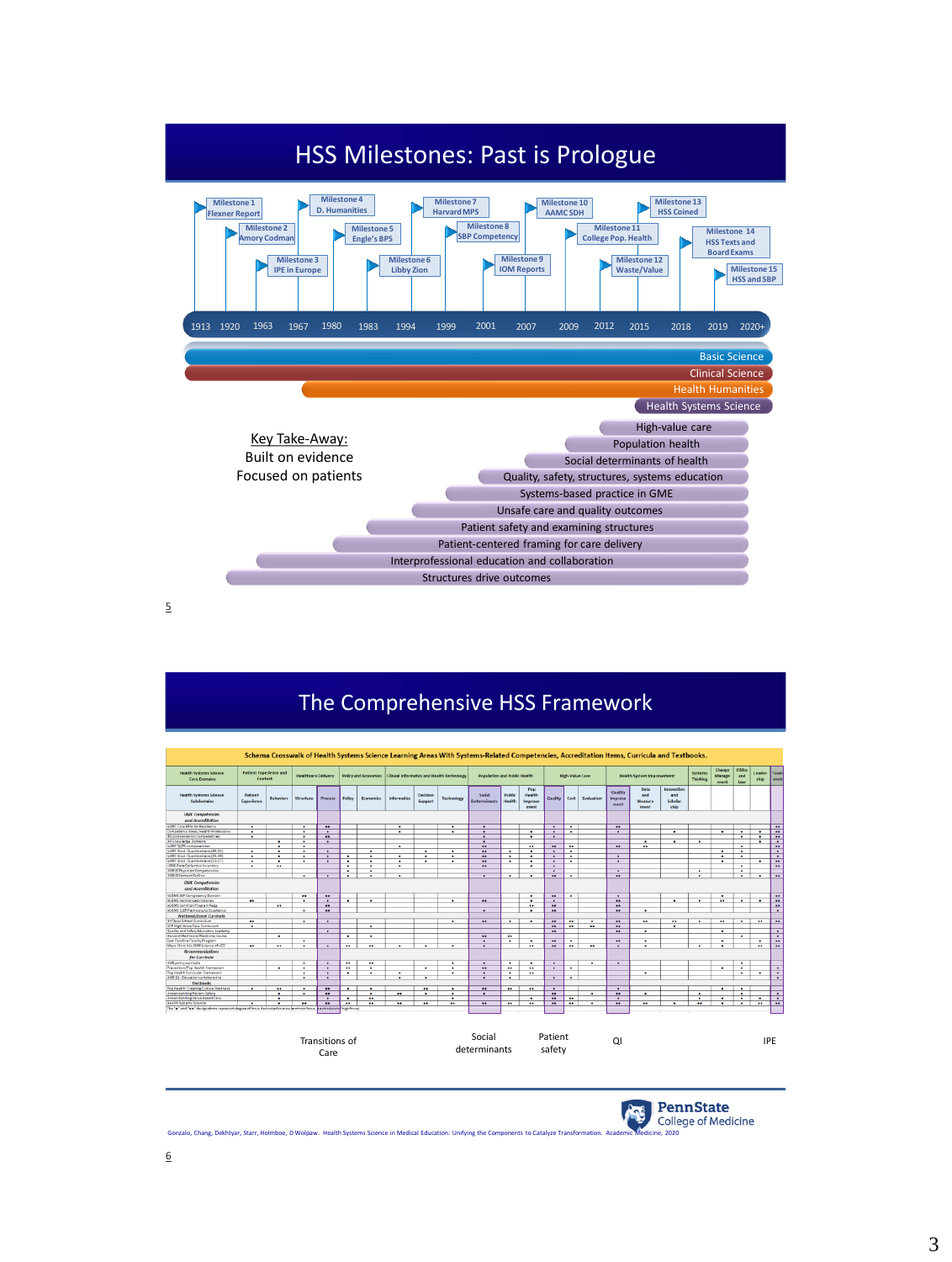### Why does a comprehensive HSS framework matter?

- 1. Ensures core competencies are not marginalized (e.g. HSS  $\neq$  QI)
- 2. Accounts for related competencies in curricular design
- 3. Establishes a foundation for comprehensive pedagogies
- 4. Provides a clear learning pathway for UME  $\rightarrow$  GME  $\rightarrow$  workforce
- 5. Facilitates a shift towards a national standard
- 6. Catalyzes the new healthcare professionalism of systems citizens.



# **Key Implications for US Medical Education**

- 1. Value-Added Roles for Medical Students
- 2. The Expanding Educator Bench of US Medical Schools
- 3. The Clinical Learning Environment
- 4. The New Professionalism: Systems Citizenship

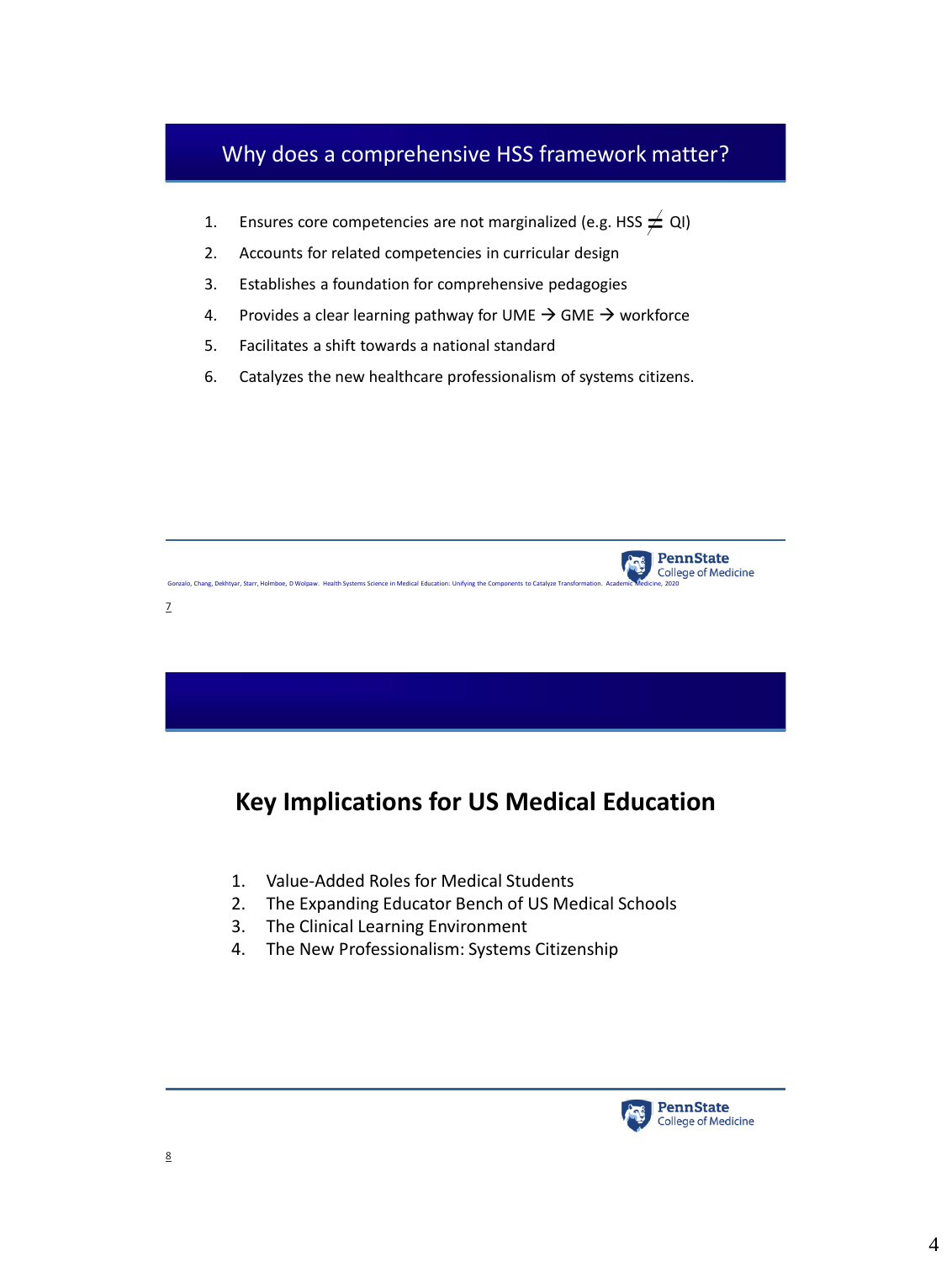Value-Added Roles for Medical Students



9



Shea et al. Compensation to a dept. of medicine for the teaching of medical students. NEJM 96 Jones et al. On the cost of educatings medical student. Acad Med 97<br>Lin, et al. Value-Added Medical Education: Engaging Future Doctors to Transform HealthCare Today, JGIM 2014<br>Gonzalo et al. AConstructive Reframing of Stu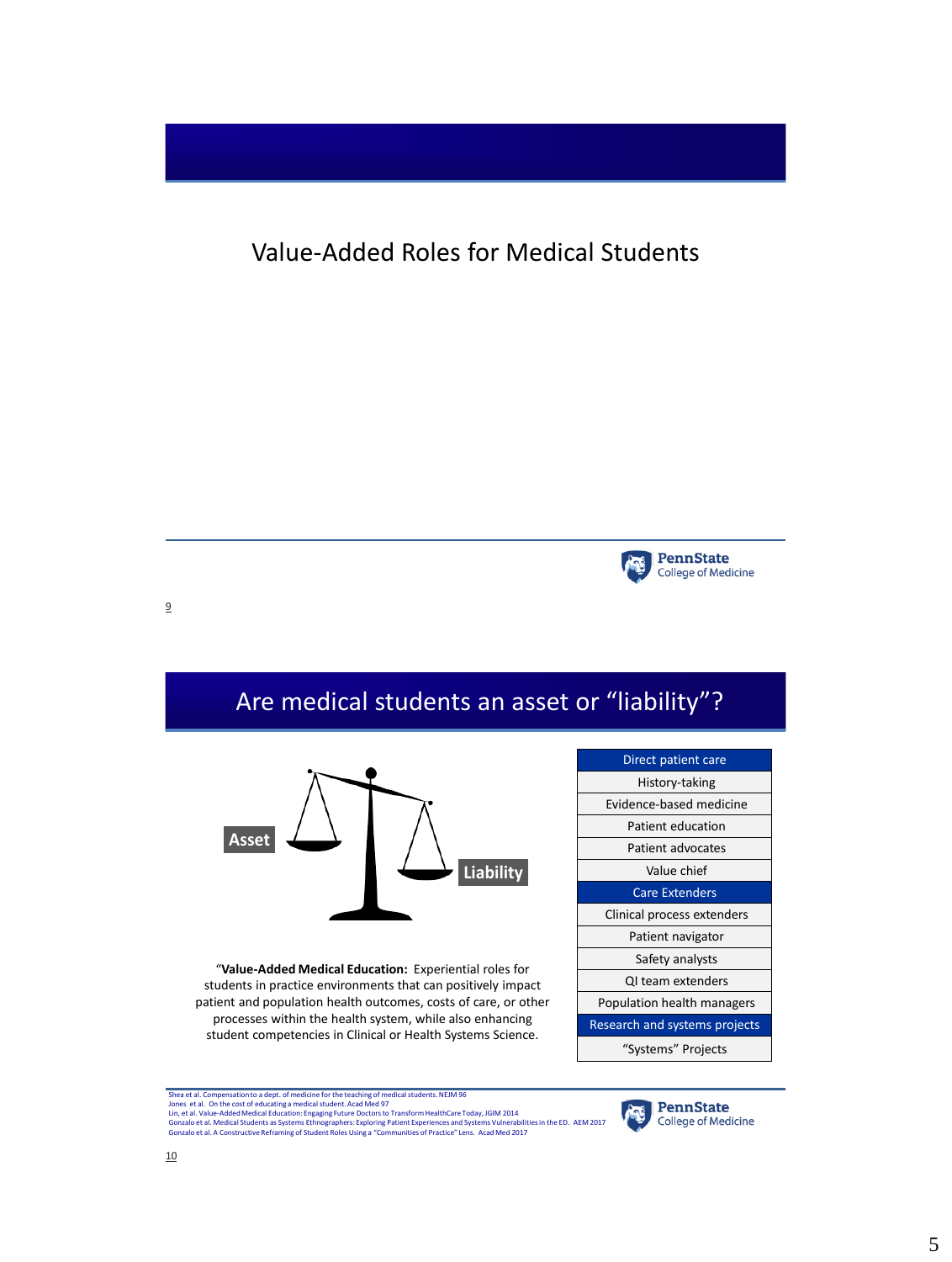### Current Education Model: The Mini Physician Model



11

# What are students learning?

- 1. Patient's perspective on health care and his/her health
- 2. Patient's social determinants that are impacting his/her health
- 3. Communicating with patients
- 4. Interprofessional collaboration and teamwork
- 5. Healthcare delivery and the system
- 6. Systems thinking
- 7. Clinical medicine

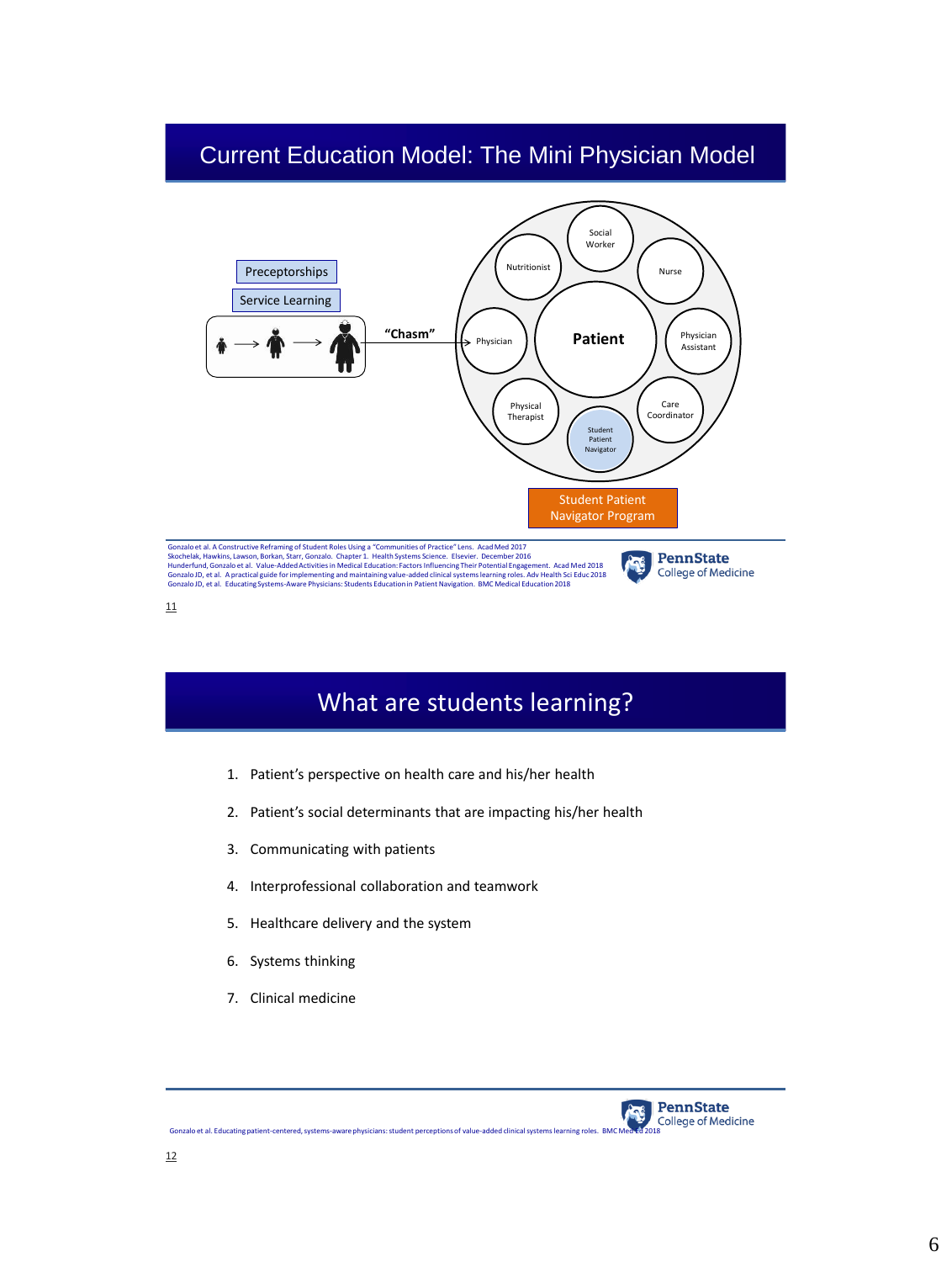# What are students learning?

1st-year medical student working as a patient navigator in the Physical Medicine and Rehab Hospital was assigned to perform a home safety assessment for a patient pending discharge. He failed to attend the scheduled appointment with the patient, which was uncovered after the social worker talked to the patient the following week. When confronted with this information, the student communicated that it was not clear to him about the expectation for the experience.



| Penn State College of Medicine Medical Student EPAs for Patient Navigation                                        |
|-------------------------------------------------------------------------------------------------------------------|
| Student is entrusted to:                                                                                          |
| 1. Interact professionally with patients, staff, and clinicians in both informal and clinically-based settings.   |
| 2. Effectively manage communication with patients and members of the interprofessional care team.                 |
| 3. Comprehensively assess and diagnose the root causes of a patient's healthcare situation.                       |
| 4. Identify and facilitate linkage of health system and community resources for patients in need.                 |
| 5. Participate in and contribute to the ongoing work of an interprofessional care team within a clinical setting. |
| 6. Document patient encounters in the electronic health record in a timely and accurate manner.                   |
| 7. Apply the habits of a system thinker when they work to address patients' healthcare situation.                 |
| 8. Build a therapeutic relationship with a patient.                                                               |
|                                                                                                                   |



The Expanding Educator Bench of US Medical Schools



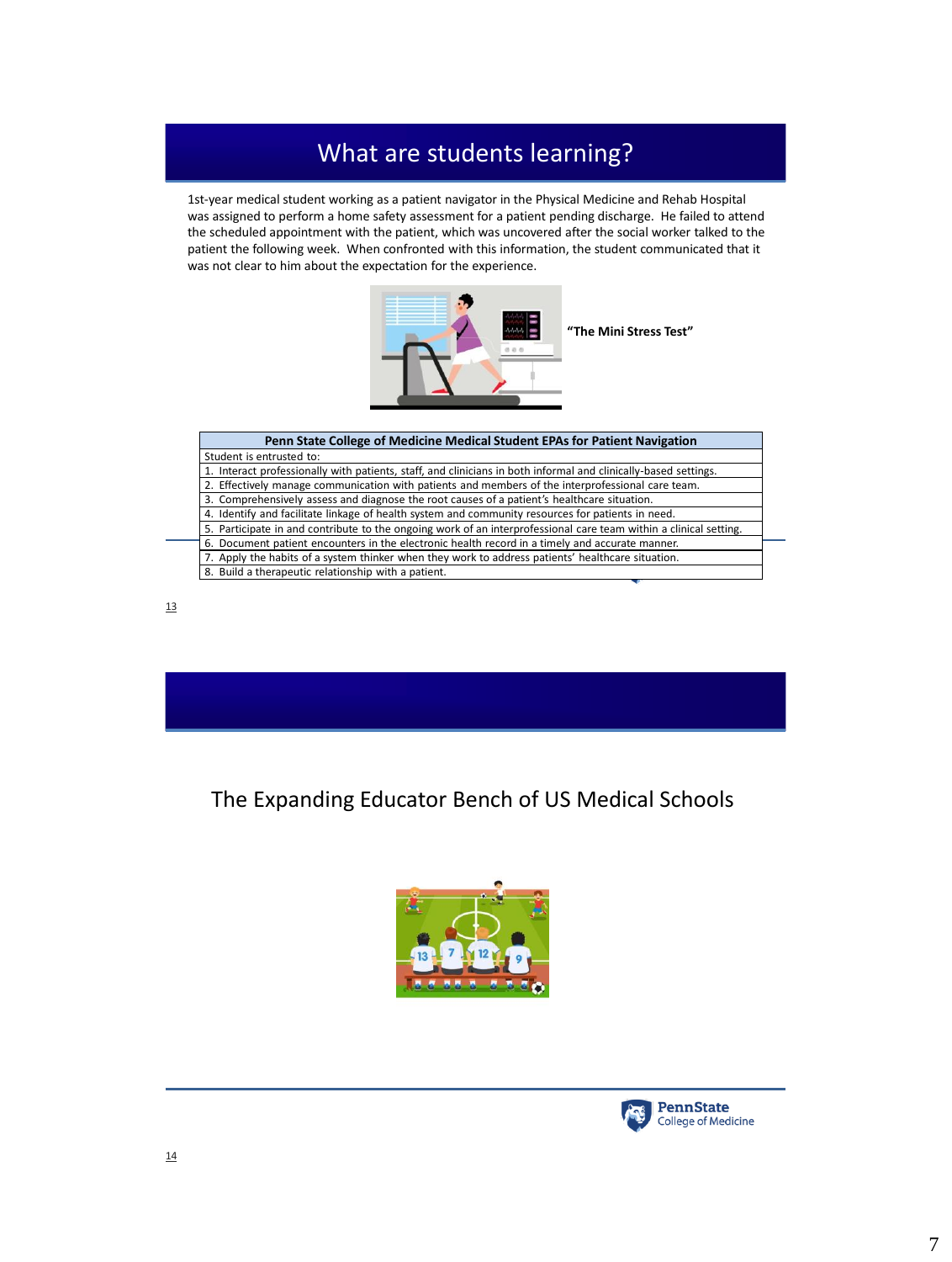# HSS Impacts the Community of Educators



Figure 1. The 12 roles of the teacher.



15

# New and Evolving Medical Educator Roles for HSS

| <b>Categories</b>                              | <b>Examples</b>                                                                                  |
|------------------------------------------------|--------------------------------------------------------------------------------------------------|
| <b>Classroom Instructor</b><br>(PBL, lecturer) | Evolving role: Hospitalist physician facilitates a small group                                   |
|                                                | New role: Director of Nursing Ambulatory Care leads social determinants of health workshop       |
| Clinical supervisor<br>("attending")           | Evolving role: PCP coaches learner through high-value, cost-conscious decision making            |
|                                                | New role: QI Chief collaborates with student to align project goals and obtain data              |
| Curriculum<br>Leader/Evaluator                 | Evolving role: Associate Dean for Evaluation facilitates new HSS assessments                     |
|                                                | New role: Associate Dean for HSS Education oversees design of HSS curricula                      |
| Mentor or advisor                              | Evolving role: Clinician-investigator mentors student in informatics research in high-value care |
|                                                | New role: QI/Lean/Black Belt staff mentors student in clinically-based project                   |

Implication 1: The "new" educators are already in our community.

Implication 2: We can help develop skills of these educators.

Implication 3: We can meaningfully acknowledge and "incentivize" these educators.

Harden and Crosby. AMEE Guide No 20: The good teacher is more than a lecturer - the twelve roles of the teacher. Medical Teacher 2000<br>Gonzalo, Chuang, Glod, McGillen, Munyon, Wolpaw. In the "Control Center" of Systems of C



**PennState** 

**College of Medicine** 

**ATE**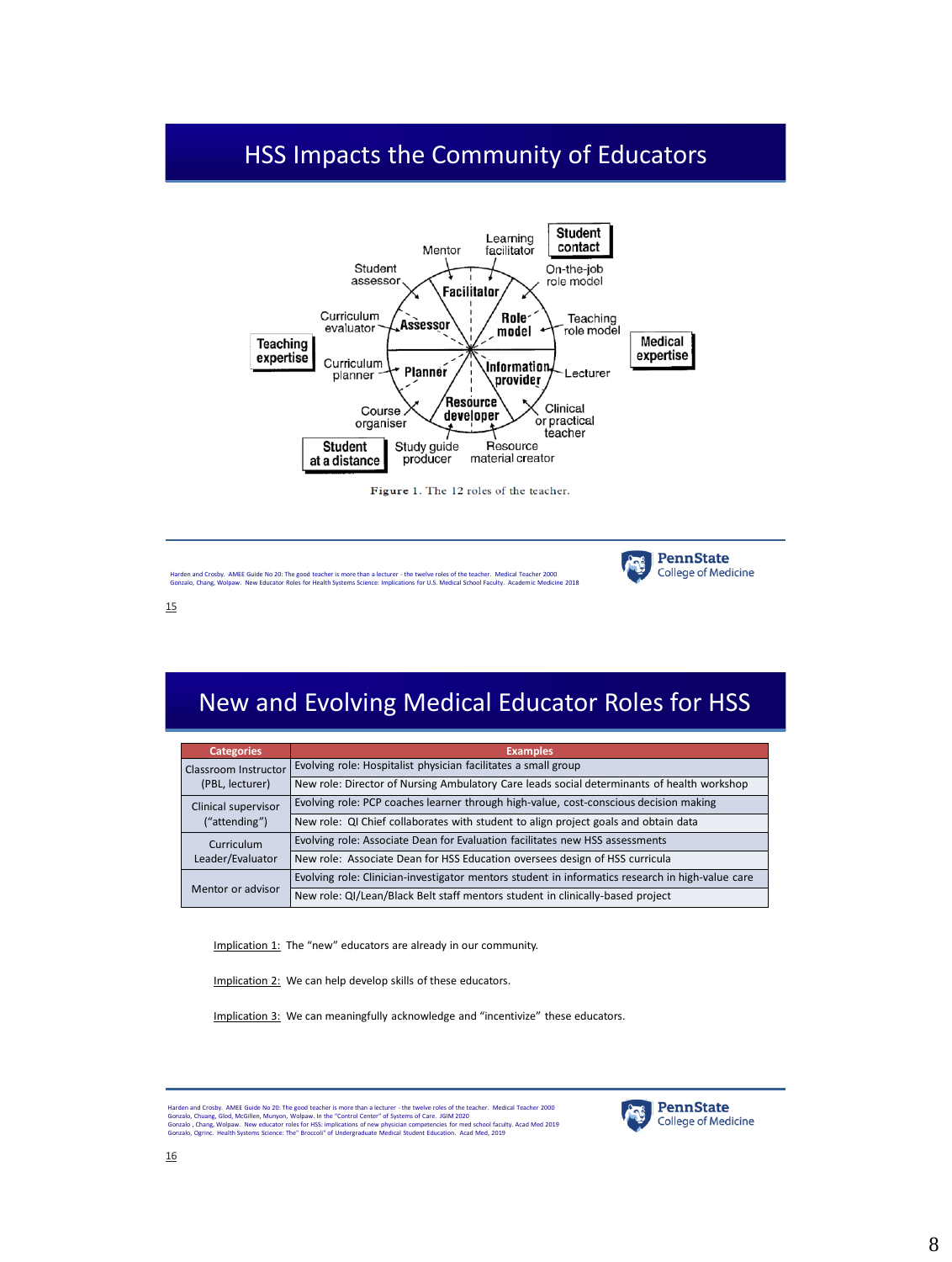#### The Clinical Learning Environment

"Our first impressions are generated by our experiences and our environment, which means that we can change our first impressions…by changing the experiences that comprise those impressions" – Malcolm Gladwell



17

### Does the environment matter for a comprehensive HSS framework?

*Imagine the following scenario…*

Gonzalo JD, Singh M. How Systems Citizenship is No Accident in Health Professions Education. AHRQ PSNet 2018

A patient is admitted with a hip fracture. The patient develops sepsis due to pneumonia post-operatively. Based on the patient's primary service, the delivery of care will look differently.

If on a surgical service, and the patient has worsening clinical progression, the surgical ICU attending and a critical care trained RN are contacted and the patient is upgraded to the ICU.

If on a medicine service, and the patient has worsening clinical progression, a medicine senior resident will come be contacted and the patient is most likely upgraded to an intermediate care unit.

The environment (primary service) is determining clinical care based on factors such as teamwork, policy, and structures and process.

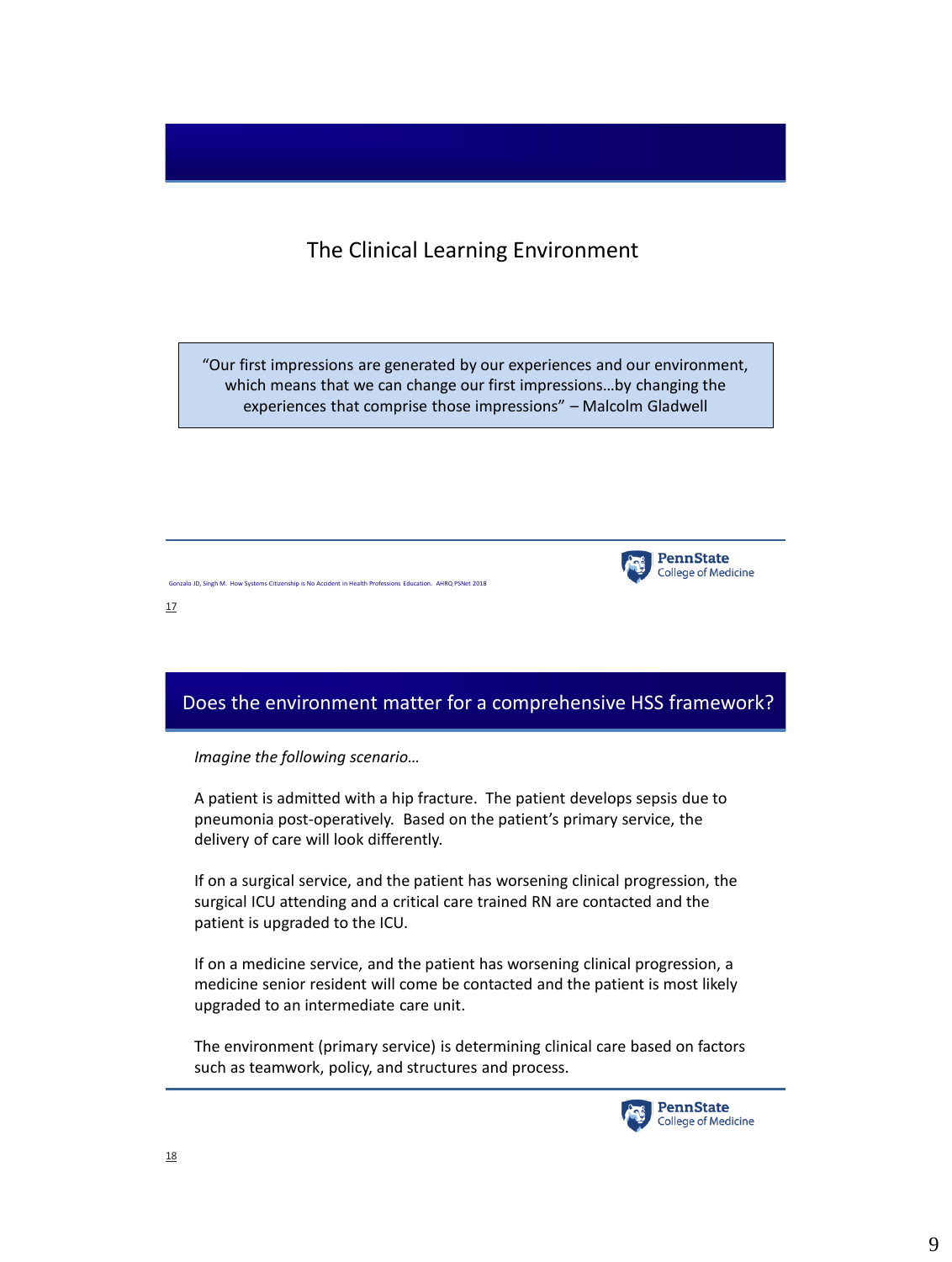#### Why does the environment for a comprehensive HSS framework matter?



19

Asch, Nicholson, Srinivas, Herrin, Epstein. Evaluating obstetrical residency programs using patient outcomes. *Jama* 2009.

Gonzalo JD, Singh M. How Systems Citizenship is No Accident in Health Professions Education. AHRQ PSNet 2018

The New Professionalism: Systems Citizenship

"Is medical education designed to be transformative (e.g., a physician as a refined alloy produced from the ore of a medical student) or additive (she is the same person but with highly enhanced skills in science, technology and humanities)?"



**College of Medicine**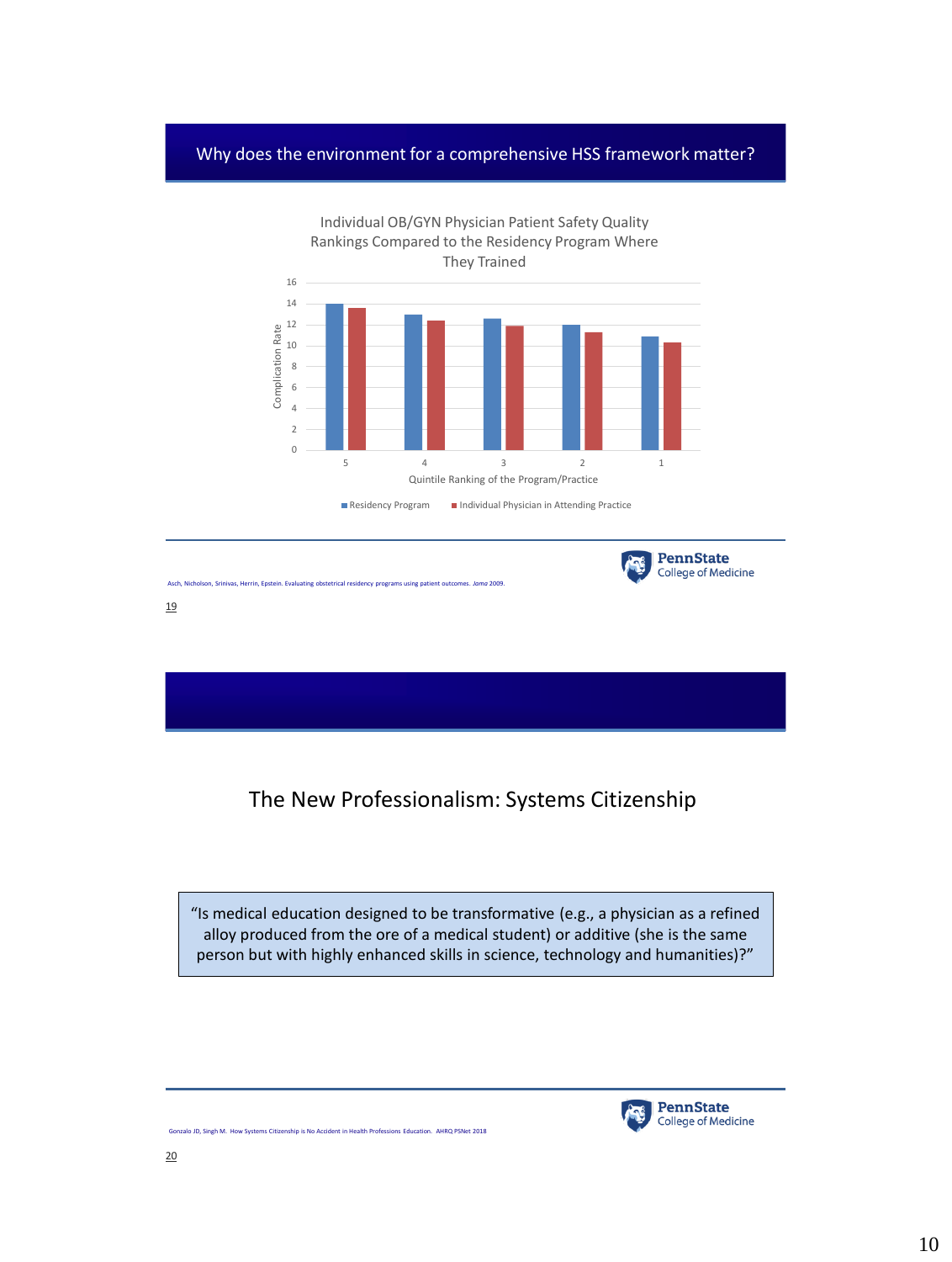



LCME Data Collection Inventory, Common Program Requirements. [www.acgme.org](http://www.acgme.org/)<br>A. Erigham. Knitting the Continuum Together: Seizing the Opportunity to Improve Medical Education. <u>www.acgme.org</u><br>Asch et al. Evaluating Obstetr